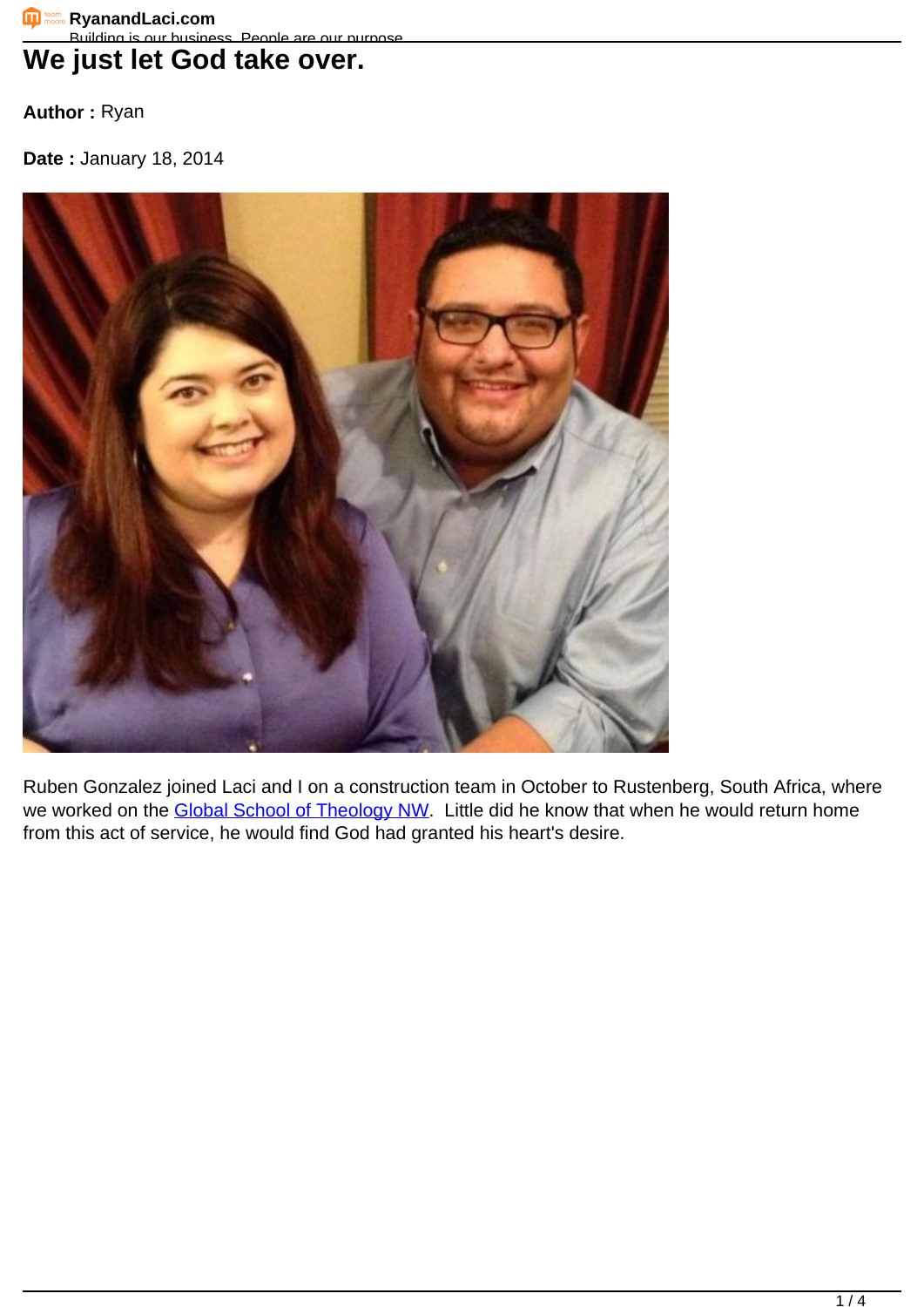**RyanandLaci.com** 

Building is our business. People are our purpose.



Ruben on the Job (far left)

Ruben and his wife Marlenee have been married nine years. In this time, they struggled to have children. Marlenee has faced sickness and they have tried multiple treatments and doctors, to no avail. After many tears and questions, Ruben said, **"Finally we came to the point where we just let God take over."**

The week in South Africa, Ruben felt God had given him this scripture:

Psalms 30:11 -12:

11 You turned my wailing into dancing; you removed my sackcloth and clothed me with joy, 12 that my heart may sing your praises and not be silent. Lord my God, I will praise you forever.

Ruben arrived home to find this....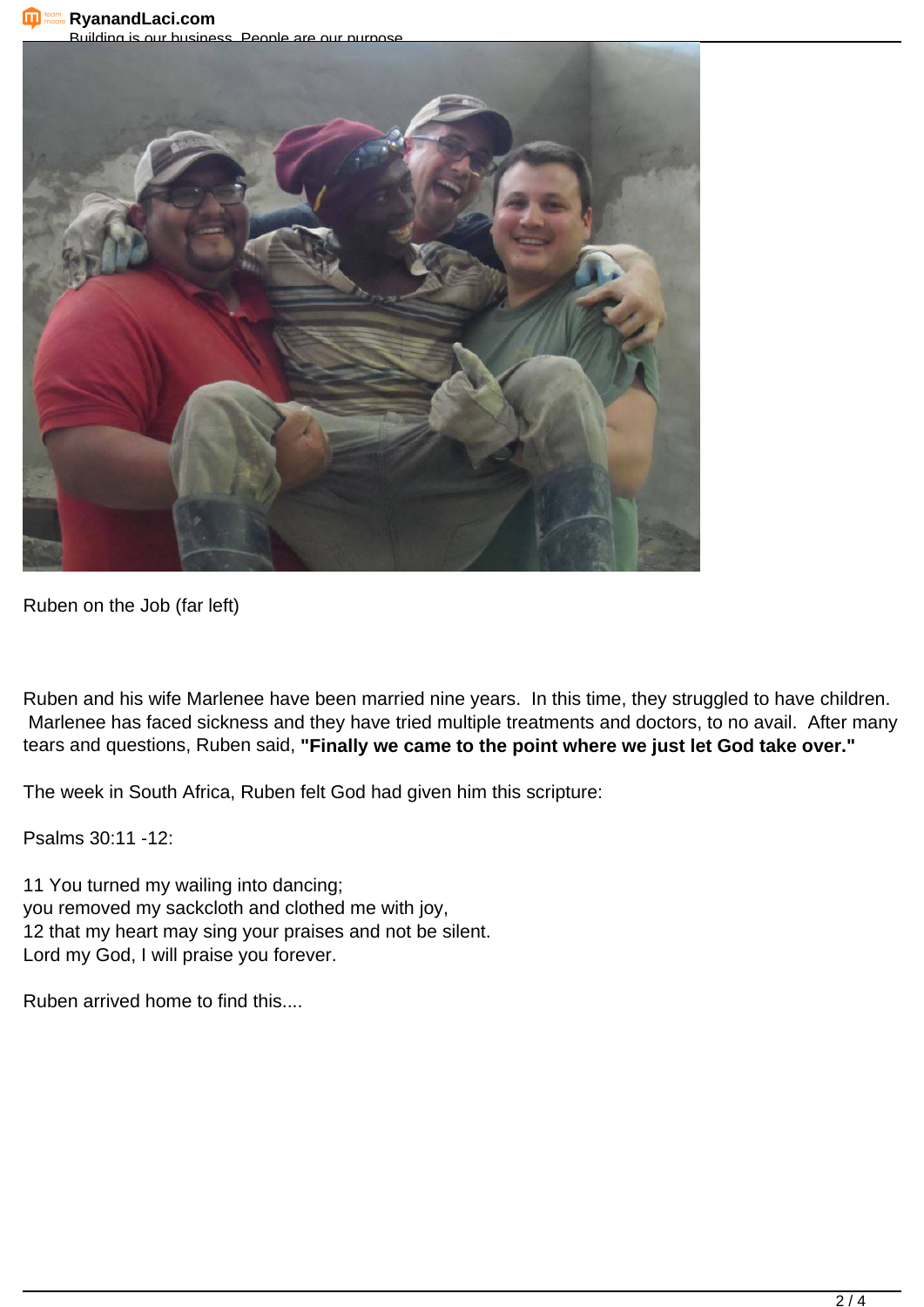**RyanandLaci.com**

Building is our business. People are our purpose.



Welcome home, Daddy!

Marlenee surprised Ruben with the good news, she was 7 weeks pregnant! What an amazing welcome home.